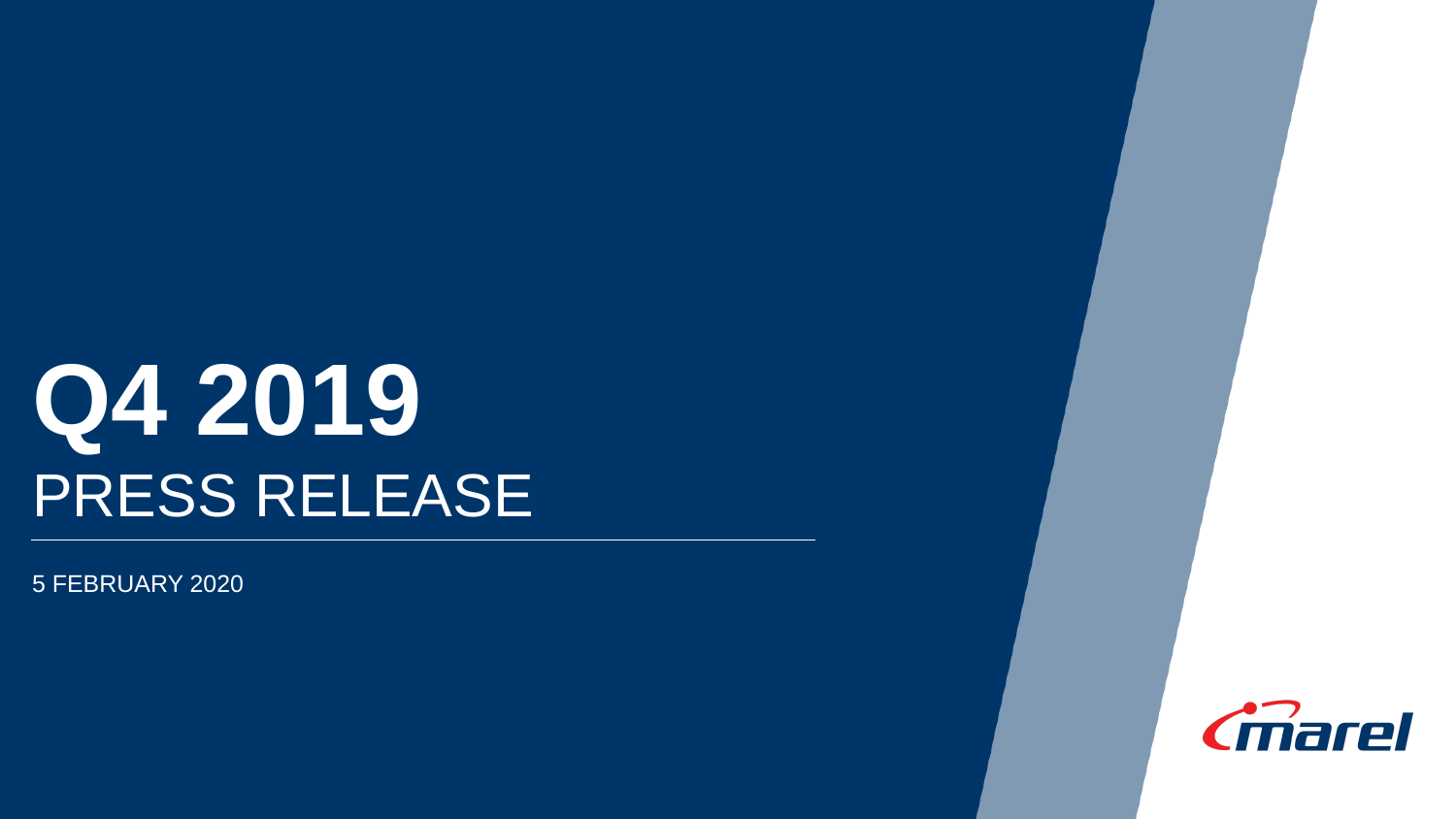### **Strong position in a dynamic growth market 7% growth in revenues and 13.5% EBIT**

#### **EXECUTIVE SUMMARY**

#### **Full year 2019 – Continued growth momentum in aftermarket revenues**

- Orders received were EUR 1,222.1m (FY18: 1,184.1m).
- Revenues were EUR 1,283.7m (FY18: 1,197.9m).
- Adjusted EBIT\* was EUR 173.4m (FY18: 175.2m), translating to an EBIT\* margin of 13.5% (FY18: 14.6%).
- Net result was EUR 110.1m (FY18: 122.5m) partly affected by one off finance cost related to refinancing, and loss because of revised corporate tax rate in the Netherlands.
- Basic earnings per share (EPS) were EUR 15.33 cents (FY18: 17.95 cents).
- Cash flow from operating activities before interest and tax was EUR 189.8m (FY18: 205.8m).
- Net debt/EBITDA was 0.4x at year-end (FY18: 2.0x). Targeted capital structure is x2-3 net debt/EBITDA.
- The order book was EUR 414.4m (FY18: 476.0m).

#### **Q4 2019 – Operational results below expectations**

- Orders received were EUR 302.6m (4Q18: 296.0m).
- Revenues were EUR 320.1m (4Q18: 330.8m).
- Adjusted EBIT\* was EUR 32.0m (4Q18: 48.2m), translating to an EBIT\* margin of 10.0% (4Q18: 14.6%).
- Net result was EUR 10.2m (4Q18: 38.0m).
- Basic earnings per share (EPS) were EUR 1.34 cents (4Q18: 5.61 cents).
- Cash flow from operating activities before interest and tax in the quarter was EUR 60.2m (4Q18: 62.2m).
- Free cash flow strong at EUR 44.0m (4Q18: 40.5m).
- All numbers are in line with Marel´s preliminary unaudited results announcement, except for the free cash flow that was EUR 9m lower than announced.

#### **Árni Oddur Thórdarson, CEO**

*"In 2019 we delivered revenue growth of 7%, reaching close to EUR 1.3 billion while EBIT was slightly down between years. The recent 18 months have been challenging and geopolitical tensions and trade constraints have made their mark. Continued innovation and a global reach has enabled Marel in partnership with its customers to navigate well through this period.*

*We're entering 2020 on a strong note, especially in the poultry segment were investment appetite is clearly stepping up. We had a great last week at IPPE, the annual Poultry and Meat trade show in Atlanta, US. There we demonstrated several new solutions that break new boundaries in automation and operational efficiency to deliver safe and affordable food produced in a sustainable way. It was one of our strongest shows with a pipeline of projects converted into orders. One of them with Bell & Evans, a truly inspiring partner with whom we will be working closely on a new transformational state-of-the-art greenfield poultry processing plant in the US.*

*Due to change in geographical and product mix last year, we took on higher costs which affected gross margins and operational costs leading to operational results in 4Q 2019. As we ramp up production, we expect that revenues and operational results will gradually improve over the course of the year. After investing in Marel´s global IT platform and infrastructure, we are well positioned to streamline the supply chain and support functions while continuing to invest in digitalization and customer facing sales and service platform.*

*All in all, 2019 was an eventful year where we strengthened the foundation with strategic moves and investments. The successful listing of shares on Euronext Amsterdam in June, and the new EUR 700m long-term financing we are announcing today, will play a pivotal role in our ambitious 2026 growth and value creation strategy."*

#### **Subsequent events: New senior EUR 700m sustainability linked syndicated credit facility**

- New credit facility with a five year tenor and two one year extension options to replace existing senior syndicated loan.
- The new financing gives Marel strategic and operational flexibility to support Marel´s 2026 strategic vision for further growth and value creation.
- Initial margins at EURIBOR/LIBOR +80bps changing in line with Marel´s leverage ratio and the facility utilization level.

#### **KEY FIGURES** (EUR m)

| 4Q19  | 4Q18  | Change    | As per financial statements                      | <b>FY19</b> | <b>FY18</b> | Change   |
|-------|-------|-----------|--------------------------------------------------|-------------|-------------|----------|
| 320.1 | 330.8 | $-3.2\%$  | Revenues                                         | 1,283.7     | 1,197.9     | 7.2%     |
| 116.0 | 130.3 | $-11.0%$  | Gross profit                                     | 491.1       | 467.5       | 5.0%     |
| 36.2% | 39.4% |           | Gross profit as a % of revenues                  | 38.3%       | 39.0%       |          |
| 32.0  | 48.2  | $-33.6\%$ | Adjusted result from operations (Adjusted EBIT)  | 173.4       | 175.2       | $-1.0%$  |
| 10.0% | 14.6% |           | EBIT* as a % of revenues                         | 13.5%       | 14.6%       |          |
| 43.7  | 56.3  | $-22.4%$  | <b>EBITDA</b>                                    | 220.3       | 215.5       | 2.2%     |
| 13.7% | 17.0% |           | EBITDA as a % of revenues                        | 17.2%       | 18.0%       |          |
|       |       |           | Amortization of acquisition-related (in)tangible |             |             |          |
| (2.8) | (7.3) |           | assets                                           | (10.8)      | (14.3)      |          |
| 29.2  | 40.9  | $-28.6\%$ | Result from operations (EBIT)                    | 162.6       | 160.9       | 1.1%     |
| 9.1%  | 12.4% |           | EBIT as a % of revenues                          | 12.7%       | 13.4%       |          |
| 10.2  | 38.0  | $-73.2%$  | Net result                                       | 110.1       | 122.5       | $-10.1%$ |
| 3.2%  | 11.5% |           | Net result as a % of revenues                    | 8.6%        | 10.2%       |          |
| 302.6 | 296.0 | 2.2%      | Orders Received                                  | 1.222.1     | 1.184.1     | 3.2%     |
|       |       |           | Order Book                                       | 414.4       | 476.0       | $-12.9%$ |

| 4Q19                     | 4Q18                     | Cash flows                                                                              |                          | <b>FY18</b>               |
|--------------------------|--------------------------|-----------------------------------------------------------------------------------------|--------------------------|---------------------------|
| 60.2                     | 62.2                     | Cash generated from operating activities,<br>before interest & tax                      | 189.8                    | 205.8                     |
| 53.4<br>(26.4)<br>(16.6) | 53.1<br>(15.6)<br>(17.9) | Net cash from (to) operating activities<br>Investing activities<br>Financing activities | 142.5<br>(54.2)<br>156.8 | 166.8<br>(84.5)<br>(60.2) |
| 10.4                     | 19.6                     | Net cash flow                                                                           | 245.1                    | 22.1                      |

|                                           | 31/12 | 31/12 |
|-------------------------------------------|-------|-------|
| <b>Financial position</b>                 | 2019  | 2018  |
| Net Debt (Including Lease liabilities)    | 97.6  | 431.6 |
| Operational working capital <sup>1)</sup> | 64.0  | 277   |

<sup>1)</sup> Trade receivables, Inventories, net Contract assets & Contract liabilities, Trade payables.

| <b>Key ratios</b>                             | <b>FY19</b> | <b>FY18</b> |
|-----------------------------------------------|-------------|-------------|
| Current ratio                                 | 1.5         | 0.9         |
| Quick ratio                                   | 1.2         | 0.6         |
| Number of outstanding shares (millions)       | 760.2       | 671.8       |
| Market capitalization in EUR billion based on |             |             |
| exchange rate at end of period                | 3.5         | 1.9         |
| Return on equity                              | 14.5%       | 22.2%       |
| Basic earnings per share in EUR cents         | 15.33       | 17.95       |
| Leverage $2)$                                 | 0.4         | 2.0         |

2) Net Debt (Including Lease liabilities) / EBITDA.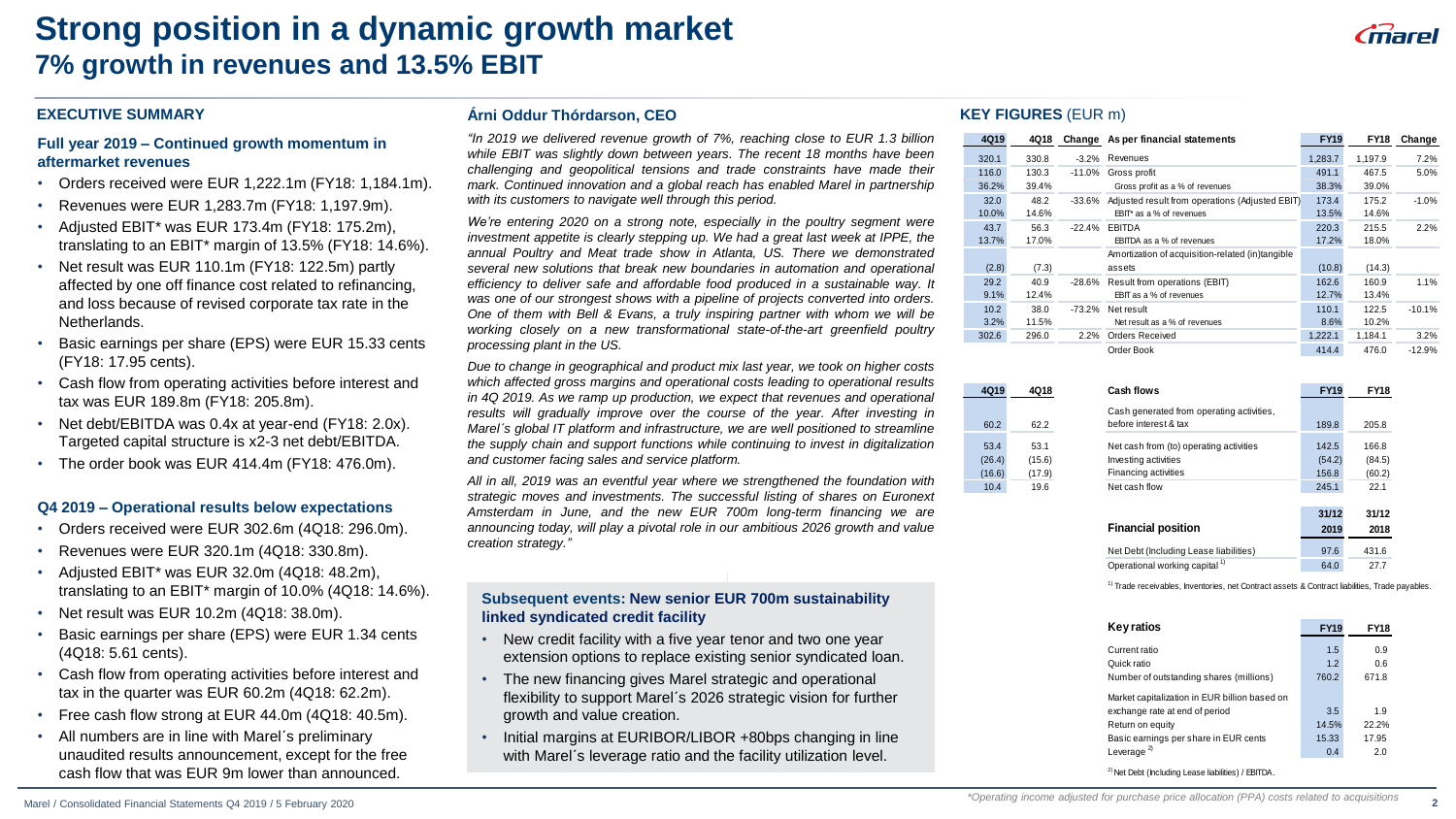

# **2019 IN REVIEW**

#### **Marel remains committed to its long-term strategy 2017-2026**

- For the period 2017-2026 Marel has set a target of 12% average annual increase in revenue, through both organic growth and acquisitions.
- Marel´s growth plan involves capitalizing on strong innovation investment to drive expansion and market penetration. The focus is on strategic partnerships and acquisitions to fill gaps in the value chain, and to augment our full-line product offering.

#### *Strategic partnerships*

- In September 2019, Marel and TOMRA Food formed a long-term strategic partnership with the ambition of bringing new sensor-based sorting and processing technologies to optimize value, reduce waste and increase food safety in the global poultry, meat and fish industry. Together, the two partners will collaborate on sales and R&D, leverage each other's distribution and sales networks, and supply chain commercial prospects.
- In June 2019, Marel acquired 14.3% interest in the Canadian software company Worximity Technology. In the next six months Marel will bring its total ownership to 25%. Worximity offers real-time cloud data collection and analytics solutions and is compatible with Marel´s proprietary software platform Innova.

#### *Acquisitions*

- In October 2019, Marel acquired a 50% stake in Curio, an Icelandic equipment provider for the seafood industry. Curio's product portfolio of deheading, filleting and skinning solutions is highly complementary to Marel's existing portfolio of fish processing solutions and brings Marel closer to becoming a full-line provider to the global fish industry.
- In October 2019, Marel also announced its acquisition of Cedar Creek Company, an Australian provider of specialized software and hardware solutions to meat, poultry and seafood processors. Cedar Creek's technical expertise and solutions are complementary to Marel's commitment to innovation and its Innova software.

#### *Innovation*

- Marel invested EUR 82.1m in innovation in 2019, equal to 6.4% of revenues in line with the company´s strategy of investing around 6% in innovation on a continuous basis to drive further organic growth.
- In recent years Marel stepped up its digital and full-line offering to improve yield and efficiency as well as enabling processors to meet consumer demands for a balanced diet, traceability and food safety.
- More than 30 new products were launched over the year, thereof Marel introduced 20 new solutions to the meat industry at IFFA 2019 international trade fair in Frankfurt.

#### **Infrastructure investments to support organic and strategic growth**

• Continuous investments in IT infrastructure and facilities to support a more agile organization to meet changing market conditions, geographical shifts in demand and facilitate integration of acquired entities.

#### **Successful listing of Marel shares on Euronext Amsterdam**

- All key objectives with the dual listing were met, in particular to expand the international investor base (from 3% at 2018 AGM to 30% after the dual listing), increase brand awareness and analyst coverage (today nine analysts are following Marel), realize a more liquid aftermarket and provide an acquisition currency to support long-term growth ambition.
- More than 4,700 investors participated in the offering, compared to the approximate 2,500 shareholders of Marel prior to the dual-listing.
- Share price was set at EUR 3.70 and opened at EUR 3.85 on 7 June 2019 with a close on the first day of trading at EUR 3.90. Shares are trading well in the aftermarket, at EUR 4.25 at close of day 4 February 2020.

#### **Dividend proposal**

- The Board of Directors will propose at the 2020 Annual General Meeting, to be held on 18 March 2020 that EUR 5.79 cents dividend per outstanding share will be paid for the operational year 2019. The estimated total dividend payment will be around EUR 44.0 million corresponding to approximately 40% of profits for the year, which amounted to EUR 110.1 million. The proposed dividend is in line with Marel's targeted capital allocation and dividend policy.
- If approved by Marel's shareholders, the Company's shares traded on and after 20 March 2020 (Ex-date) will be ex-dividend and the right to a dividend will be constricted to shareholders identified in the Company´s shareholders registry at the end of 23 March 2020, which is the proposed record date for dividends. The Board of Directors propose that payment date of the dividend is 8 April 2020.
- Shareholders holding shares listed on Euronext Amsterdam will receive the dividend payment in EUR. Shareholders holding shares listed on Nasdaq Iceland will receive the dividend payment in ISK based on the midrate of EUR/ISK as published by the Central Bank of Iceland in the morning of the AGM.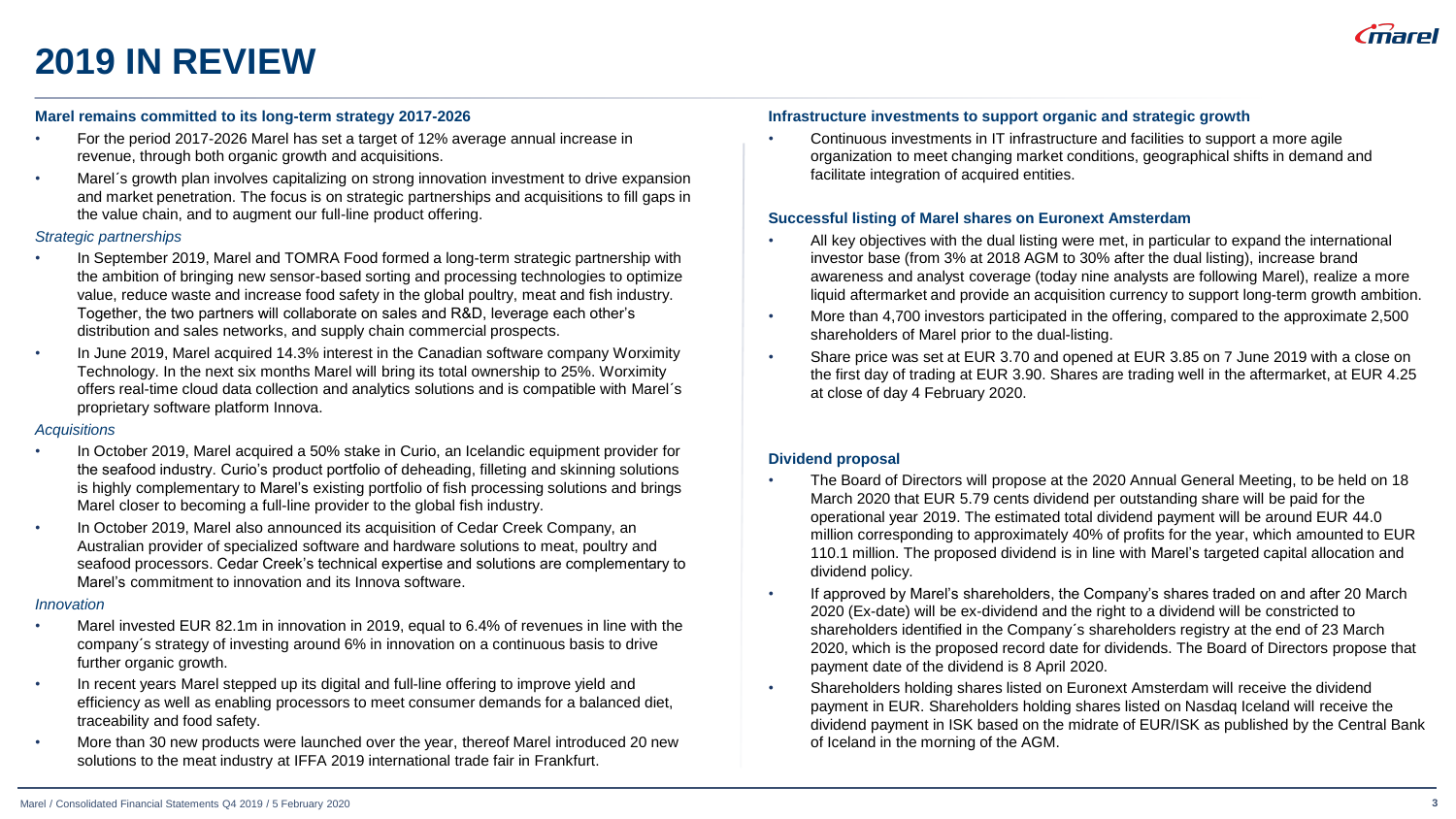# **FINANCIAL PERFORMANCE**

### **Orders received at EUR 303m, up by 6.2% QoQ and up by 2.2% compared to previous year**

- Orders received in the quarter were EUR 302.6m, 6.2% up QoQ and up 2.2% YoY. Orders received for FY19 were EUR 1,222.1m, 3.2% up to FY18.
- The order book in the fourth quarter was at a level of EUR 414.4m (year-end 2018: 476.0m), compared to EUR 431.9m in 3Q19. This equals 32% of 12-month trailing revenues. Greenfields and large projects with longer lead times constitute the vast majority of the order book while services, spares and standard equipment run faster through the system with shorter lead times.
- Trade constraints and geopolitical uncertainties continued to delay investment decisions by our customers. Overall, Marel's competitive position is strong. The demand for innovative high tech equipment and software for smarter food processing is there with large greenfield orders being signed at the beginning of 2020.
- The book-to-bill ratio at 0.95 both for 4Q19 and for the whole year (FY18: 0.99). During the year we saw an acceleration of orders received outside of Marel´s traditional markets, Europe and North America with the pipeline building up again in Europe and the U.S. at the backend of Q4 2019.
- African Swine Fever has impacted pork customer investment decisions. Other protein resources such as fish, beef and poultry can act as substitutes and increased demand for poultry greenfields in China partially compensated for weaker European and North American poultry markets in 2019. Marel in partnership with its customers is well positioned to play a key role in the pork value chain with a focus on more automation, safety and traceability.

### **Solid revenues of EUR 320m with continuous growth momentum in aftermarket revenues**

- Revenues totaled EUR 320.1m in 4Q19, up 2.4% QoQ and down 3.2% compared to 4Q18. Full year revenues at EUR 1,283.7m, up 7.2% compared to FY18.
- With the installed base continuing to grow worldwide, a significant proportion of Marel's revenues derive from recurring service and spare parts revenues or around 40% in 4Q19 (3Q19: 37%) or 37% for the year (FY18: 35%).
- EBIT\* margin of 10.0% in 4Q19 and 13.5% for FY19 (4Q18: 14.6%, FY18: 14.6%).
- This temporary drop in operational performance is due to an unfavorable industry and product mix as well as increased costs incurred to address shifts in geographical demand. The quarter was marked by delivery and installation of several large projects with good project execution. At the same time, there was less volume of standard equipment and spares delivered out of the order book which impacted margins in the quarter. During this time of trade constraints and geopolitical conflicts, Marel has continued to invest in its platform to improve efficiencies and create more agility in its supply chain and sales force.
- Gross profit margin was 36.2% (4Q18: 39.4%) and gross profit was EUR 116.0m in 4Q19, down 11.0% YoY. For FY19 gross profit margin was 38.3% (FY18: 39.0%) and gross profit was EUR 491.1m, up 5.0% YoY.
- Net result was EUR 10.2m in 4Q19, down 69.5% QoQ and down 73.2% YoY. Net result for FY19 at EUR 110.1m, 10.1% down to FY18. Net result and EPS partly affected by one off finance costs related to refinancing, and a loss of EUR 1.7m as a result of a new corporate tax law in the Netherlands related to the remeasurements of deferred taxes of the Dutch subsidiaries. The previously announced reduction in the tax rate will be delayed by a year and will only decrease to 21.7% as of 2021. A change in the Dutch tax law in 2018 resulted in a gain of EUR 7.6 million in 2018.
- Basic EPS were EUR 1.34 cents in the quarter (4Q18 EUR 5.61 cents) and EUR 15.33 cents for FY19 (FY18 17.95 cents).





#### **REVENUES AND EBIT\* %,** EUR m





#### **REVENUES BY INDUSTRY**

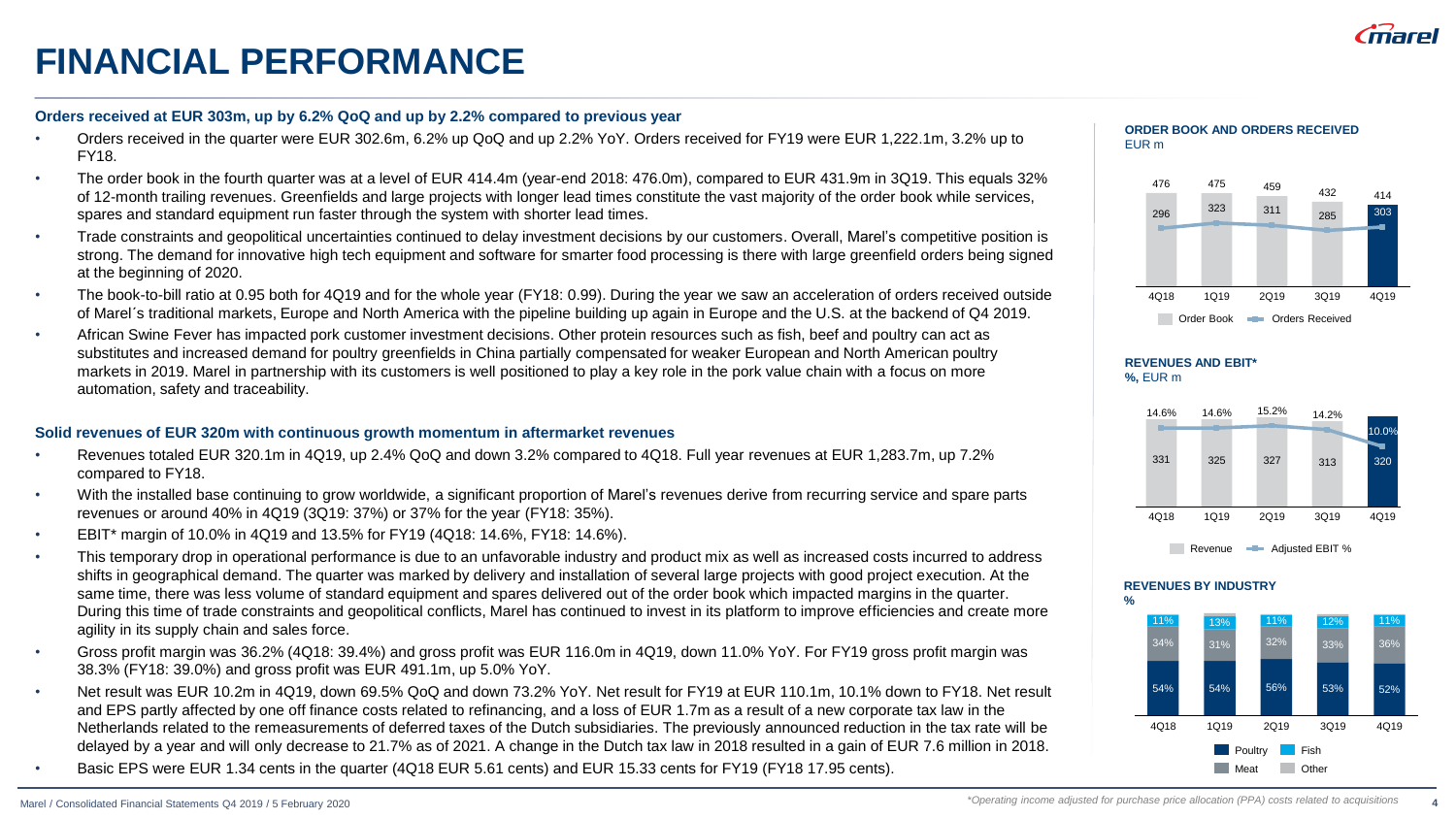# **FINANCIAL PERFORMANCE**

#### **Costs and streamlining initiatives**

• After a challenging Q4, Marel is taking actions to improve its operational results, while ensuring continued customer focus as market conditions improve. The focus will be on improving the product mix and continued growth as well as lowering the cost base across service, supply chain and support functions. The focus is on streamlining the back-end while we continue to invest in the front-end in line with our effort to strengthen the teams in the regions, which are closer to the customer. Our strategic mid-term targets are to achieve gross profit around 40%, SG&A of around 18% and Innovation at the 6% strategic level.

#### **Solid cash flow and strong financial position with leverage of x0.4**

- The cash flow, both operational and free cash flow remains strong. Operational cash flow reported at EUR 60.2m (4Q18: 62.2m) and free cash flow at EUR 44.0m (4Q18: 40.5m). All numbers are in line with Marel´s preliminary unaudited results announcement, except for the free cash flow that was estimated at EUR 9m higher.
- Levels of down payments have increased in line with a higher order intake, while large projects have been delivered and invoiced. Account receivables increased to EUR 160.0m (3Q19: 132.7m) due to large projects being invoiced as well as down payment invoices for new projects have been raised but not paid at year end 2019. Those projects are not yet included in the order intake.
- Cash generated from operating activities for FY19 at EUR 189.8m (FY18: 205.8m) and free cash flow for FY19 at EUR 115.3m (FY18: 120.6m).
- Tax payments in the quarter (EUR 4.7m) compared to EUR 11.5m last quarter as a result of timing of payments.
- Leverage is at 0.4x at the end of 4Q19 (3Q19: 0.5x) which is well under the targeted capital structure (2-3x Net debt/EBITDA). Marel continues to have a strong financial position to facilitate future strategic moves in line with the company´s growth strategy.

#### **Marel secures a favorable all senior EUR 700m sustainability linked syndicated credit facility**

- In December 2019 Marel received commitments from current and new banking partners for a new EUR 700m revolving credit facility with a tenor of five-years and two one-year uncommitted extension options. The new facility was signed on 5 February 2020 and will replace the current senior syndicated facility.
- The new credit facility interest terms are EURIBOR/LIBOR +80bps that will vary in line with Marel's leverage ratio (Net debt/EBITDA) and facility utilization level.
- The new credit facility includes a sustainability linked incentive structure where Marel undertakes to meet a set of sustainability key-performanceindicators (KPI's). Marel will either receive a margin reduction or increase depending on how many of the KPI's are met. This underpins and supports Marel strong commitment to fulfilling its vision of a world where quality food is produced in a sustainable and affordable way.
- Additional EUR 8.9m capitalized finance cost processed through the P/L in Q4 2019 due to the expected repayment of the current syndicated loan. The impact from capitalized finance charges is included in the loan valuation. Going forward and subject to utilization levels, the interest and financing costs will decrease as the new facility includes more favorable terms. The facility will allow Marel to utilize its cash balances better and increase the strategic flexibility to support future growth. The facility is based on investment-grade Loan Market Association documentation.





-1.7

4Q18 1Q19 2Q19 3Q19 4Q19

44.0

#### **REVENUES BY GEOGRAPHY**

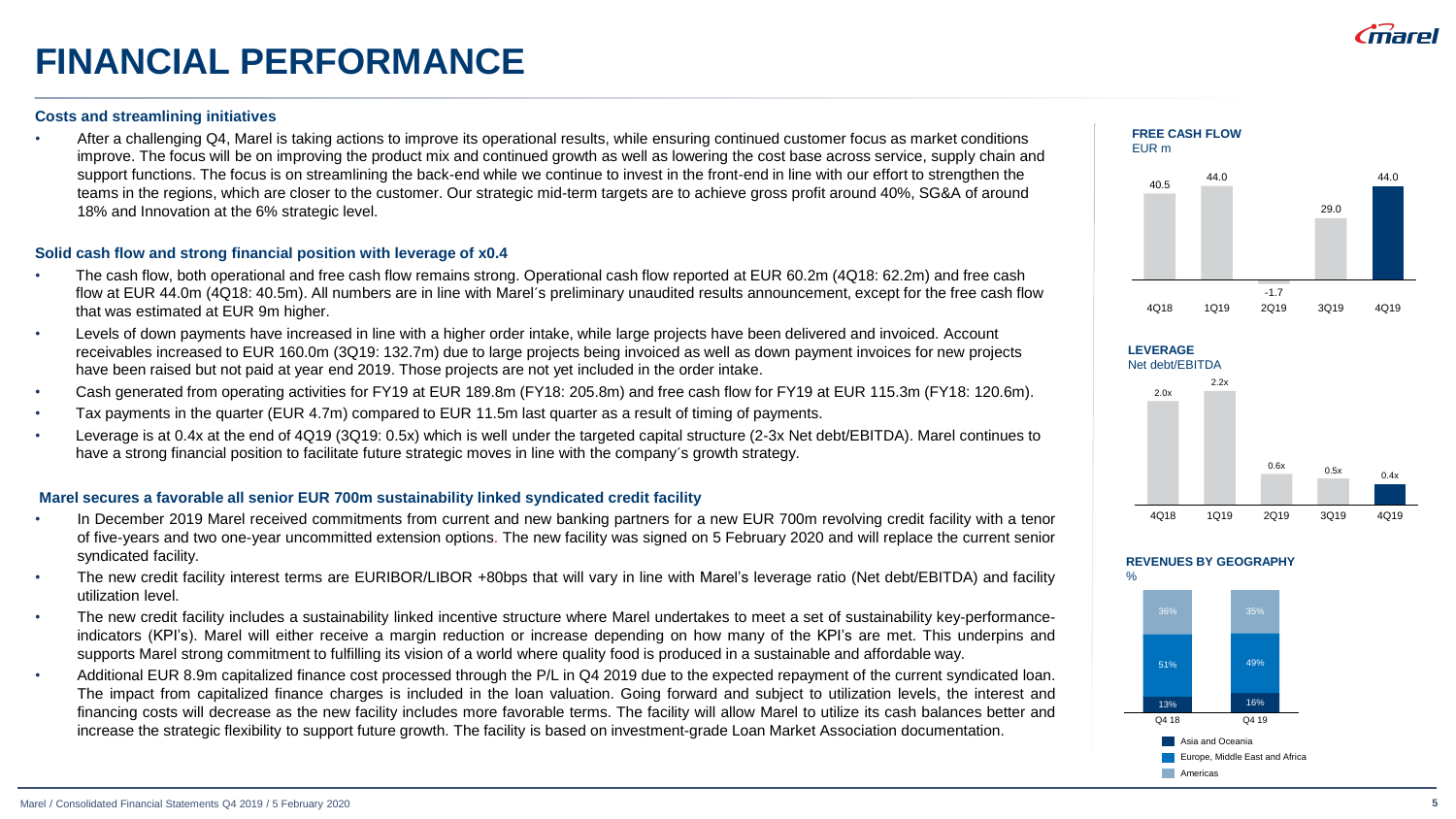# **INDUSTRY PERFORMANCE**

#### **MAREL POULTRY MAREL MEAT MAREL FISH**



| 4Q19  | 4Q18  | Change   |                         | <b>FY19</b> | FY18  | Change |
|-------|-------|----------|-------------------------|-------------|-------|--------|
| 167.1 | 177.2 | $-5.7%$  | Revenues                | 690.4       | 638.2 | 8.2%   |
| 23.4  | 36.4  | $-35.7%$ | <b>FBIT</b>             | 120.5       | 117.2 | 2.8%   |
| 14.0% | 20.5% |          | EBIT as a % of revenues | 17.5%       | 18.4% |        |

- Marel Poultry's competitive position remains strong on the back of its established full-line product range, including standard equipment and modules, and service and spare parts revenue from its large installed base worldwide.
- Revenues for Marel Poultry in 4Q19 were EUR 167.1m, similar levels as 3Q19, however down 5.7% YoY (4Q18: 177.2m). EBIT was EUR 23.4m (4Q18: 36.4m) and the EBIT margin was 14.0% (4Q18: 20.5%). The EBIT margin for FY19 was 17.5%.
- Following a soft order book in Poultry in Q3 as announced, the short cycle and high gross margin standard equipment orders were low in the beginning of the quarter while trade constraints were at the highest escalation levels.
- Increased orders from China partially compensated for soft markets in Europe and North America during the year. Pipeline and orders in standard equipment and projects started to build up towards the end of the quarter.
- The first quarter started strong were we converted pipeline of projects into orders. One of them is with Bell & Evans, a truly inspiring partner with whom we will be working closely on a new transformational state-of-the-art greenfield poultry processing plant in the US.



| 4Q19  | 4Q18  | Change   |                          | FY19  | <b>FY18</b> | Change |
|-------|-------|----------|--------------------------|-------|-------------|--------|
| 114.2 | 112.3 | 1.7%     | Revenues                 | 423.2 | 387.0       | 9.4%   |
| 9.2   | 11.2  | $-17.9%$ | <b>EBIT*</b>             | 44.6  | 43.8        | 1.8%   |
| 8.1%  | 10.0% |          | EBIT* as a % of revenues | 10.5% | 11.3%       |        |

- Marel Meat is a full-line supplier to the meat processing industry following acquisitions of MPS, with further bolt-on capabilities added with the acquisitions of Sulmaq and MAJA.
- Revenues for Marel Meat in 4Q19 were EUR 114.2m, up 9.7% QoQ and up 1.7% YoY (4Q18: EUR 112.3m). Order intake during the quarter was lower QoQ but slightly up YoY.
- EBIT\* was EUR 9.2m (4Q18: 11.2m) and the EBIT\* margin was 8.1% (4Q18: 10.0%). The EBIT\* margin for FY19 was 10.5%. The main driver in lower operational results is the mix in the order book.
- African Swine Fever has impacted pork customer investment decisions. Marel in partnership with its customers is well positioned to play a key role in the pork value chain with a focus on more automation, safety and traceability.
- Standardization and modularization of the offering in primary meat and further cross and upselling of secondary and further processing solutions remains a top priority.
- Management is targeting medium and long-term EBIT\* margin expansion for Marel Meat.

**Delivered 52% of total revenues and 14.0% EBIT in 4Q19. Delivered 36% of total revenues and 8.1% EBIT\* in 4Q19. Delivered 11% of total revenues and -0.8% EBIT in 4Q19.** 



| 4Q19    | 4Q18 | Change    |                         | <b>FY19</b> | <b>FY18</b> | Change   |
|---------|------|-----------|-------------------------|-------------|-------------|----------|
| 36.1    | 37.8 | $-4.5%$   | Revenues                | 148.5       | 159.1       | $-6.7%$  |
| $-0.3$  | 1.1  | $-127.3%$ | <b>FBIT</b>             | 6.4         | 12.6        | $-49.2%$ |
| $-0.8%$ | 2.9% |           | EBIT as a % of revenues | 4.3%        | 7.9%        |          |

- Marel Fish predominantly consists of sales of solutions into salmon, wild whitefish and farmed whitefish. With the acquisition of Curio in Q4, Marel is a step closer to becoming a full-line provider to the global fish industry.
- Revenues for Marel Fish in 4Q19 were EUR 36.1m, 1.4% down QoQ and down 4.5% YoY (4Q18: 37.8m). EBIT was EUR -0.3m (4Q18: 1.1m) and the EBIT margin was at -0.8% (4Q18: 2.9%). The EBIT margin for FY19 was 4.3%.
- EBIT margin impacted by volume.
- Order intake at record level in Q4, leading to a moderate increase in 2019 compared to 2018. Marel Fish is starting the year with a stronger order book with Brim in Iceland for whitefish processing and Australis, a salmon processor in Chile.
- Management is targeting medium and long-term EBIT margin expansion for Marel Fish.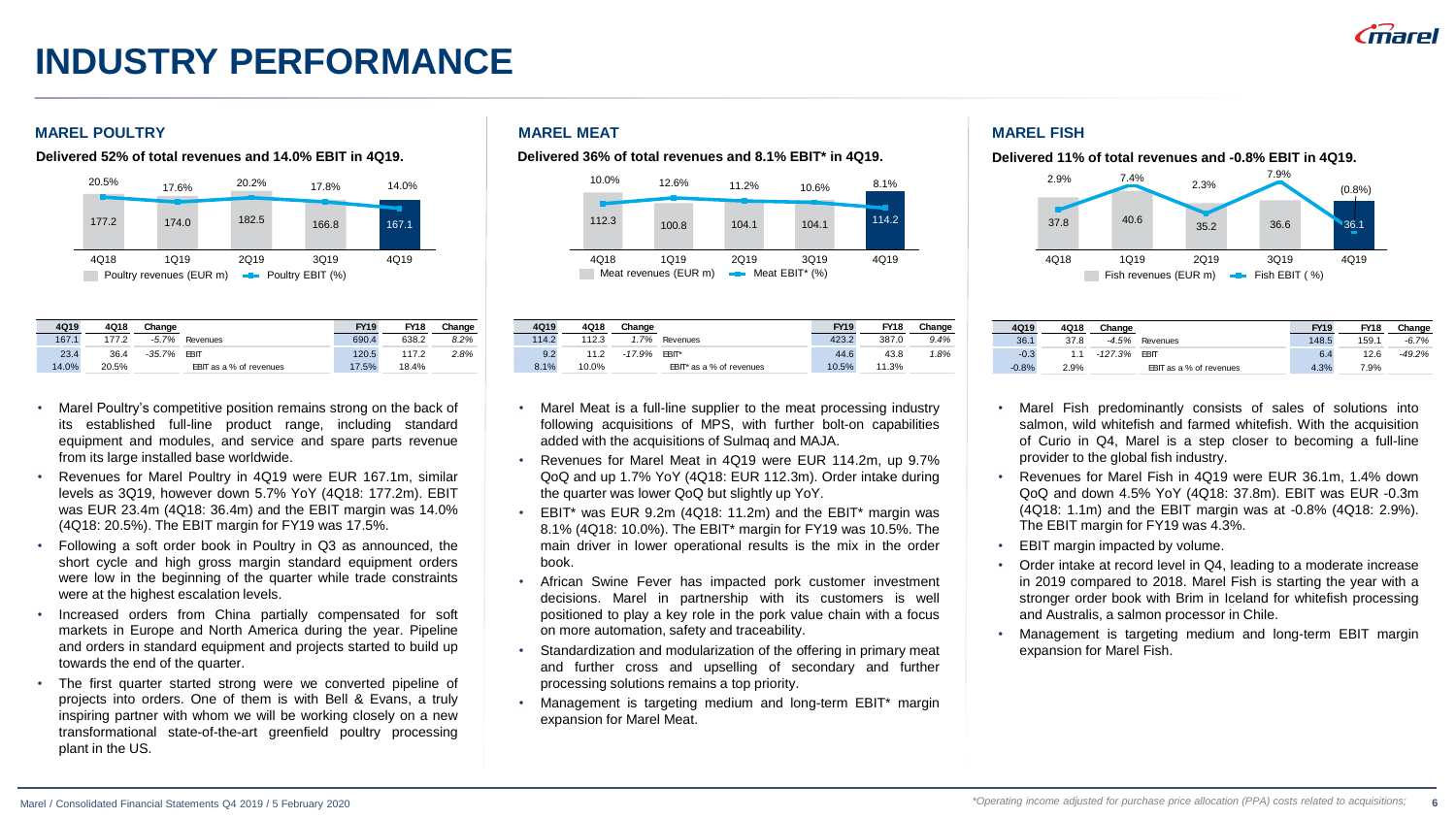# **ANNUAL KEY FIGURES 2019 & OUTLOOK**





### **ORDERS RECEIVED** EUR m



### **ORDER BOOK** EUR m



2015 2016 2017 2018 2019

**LEVERAGE** Net debt/EBITDA



2015 2016 2017 2018 2019

### **Outlook**

- Market conditions have been exceptionally favorable in recent years, however the past 18 months have been challenging in light of geopolitical uncertainty. Marel enjoys a balanced exposure to global economies and local markets through its global reach, innovative product portfolio and diversified business mix. Management expects to gradually increase revenues and profitability through the course of the year 2020. Our strategic mid-term targets are to achieve gross profit around 40%, SG&A of around 18% and Innovation at the 6% strategic level.
- In the period 2017-2026, Marel is targeting 12% average annual revenue growth through market penetration and innovation, complemented by strategic partnerships and acquisitions.
	- Marel's management expects 4-6% average annual market growth in the long term. Marel aims to grow organically faster than the market, driven by innovation and growing market penetration.
	- Maintaining solid operational performance and strong cash flow is expected to support 5-7% revenues growth on average by acquisition.
	- Marel's management expects basic EPS to grow faster than revenues.
- Growth is not expected to be linear but based on opportunities and economic fluctuations. Operational results may vary from quarter to quarter due to general economic developments, fluctuations in orders received and timing of deliveries of larger systems.

### **EBIT\* MARGIN**

 $\%$ 





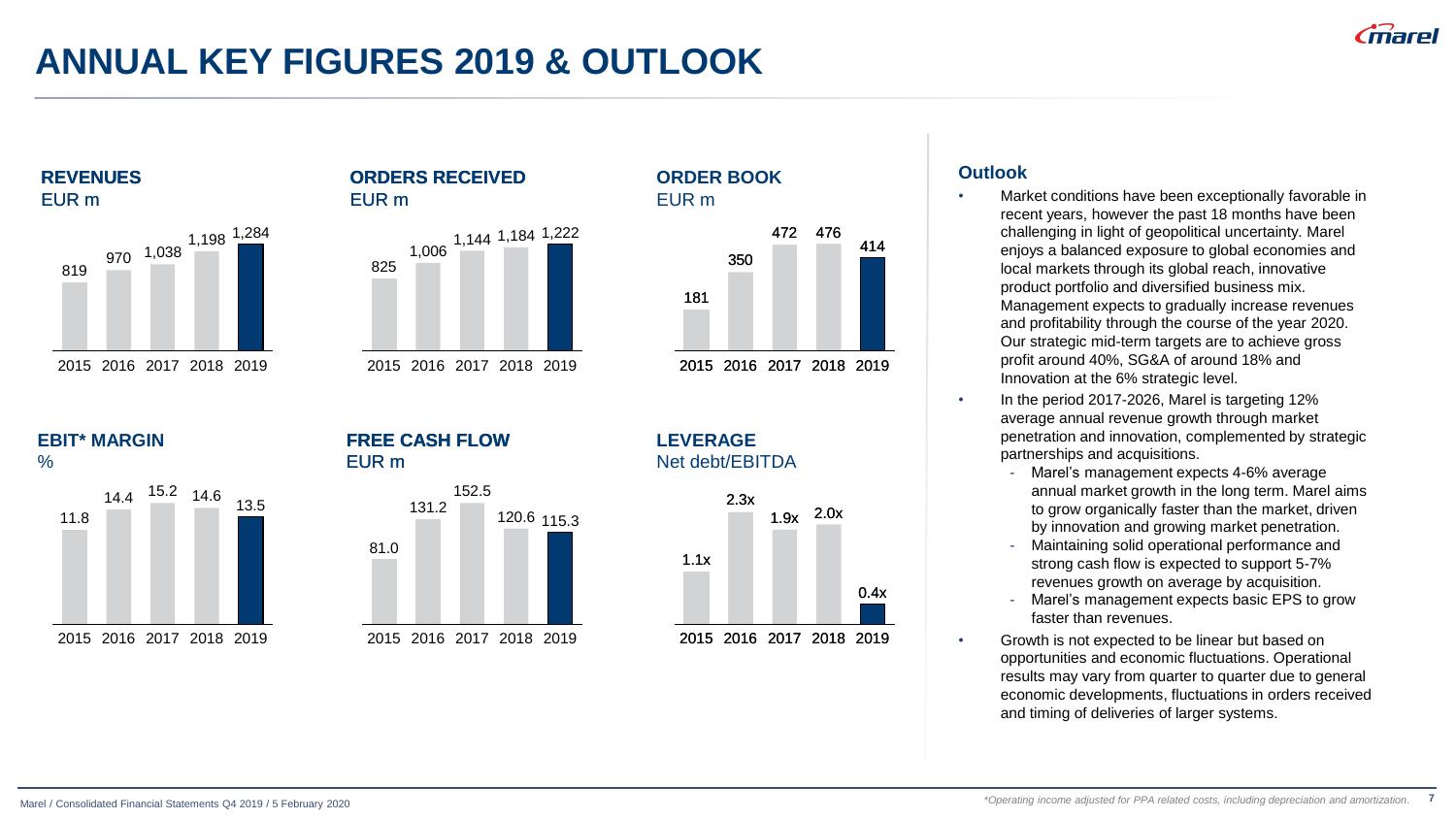# **INVESTOR RELATIONS**

#### **Investor meeting and live webcast/conference call 6 February 2020**

On Thursday 6 February 2020, at 8:30 am GMT (9:30 am CET), Marel will host an investor meeting where CEO Árni Oddur Thórdarson and CFO Linda Jónsdóttir will give an overview of the financial results and operational highlights in the fourth quarter and for the full year.

The investor meeting will be held at the company's headquarters: Austurhraun 9, Gardabaer, Iceland. Breakfast will be served from 8:00 am GMT.

The meeting will also be webcast live on [www.marel.com/webcast](http://www.marel.com/webcast) and a recording will be available after the meeting on marel.com/IR. Members of the investment community can join the conference call at: IS: 800 7437 (PIN required only within Iceland: 46320121) NL: +31 20 721 9495 UK: +44 333 300 9270 US: +1 833 526 8395

• Citi – Global Industrials Conference, Miami, 20 February <sup>2020</sup> • CFIA – Rennes 10-12 March <sup>2020</sup>

#### **UPCOMING IR EVENTS UPCOMING TRADESHOWS**

- 
- Meat Showhow Copenhagen, 11 March 2020
- Seafood Expo North America Boston, 15-17 March 2020
- Software Knowhow Copenhagen, 1-2 April 2020
- Seafood Processing Global Brussels, 21 April 2020

#### **DISCLAIMERS**

#### **Forward-looking statements**

Statements in this press release that are not based on historical facts are forward-looking statements. Although such statements are based on management's current estimates and expectations, forward-looking statements are inherently uncertain. We therefore caution the reader that there are a variety of factors that could cause business conditions and results to differ materially from what is contained in our forwardlooking statements, and that we do not undertake to update any forward-looking statements. All forward-looking statements are qualified in their entirety by this cautionary statement.

#### **Market share data**

Statements regarding market share, including those regarding Marel's competitive position, are based on outside sources such as research institutes, industry and dealer panels in combination with management estimates. Where information is not yet available to Marel, those statements may also be based on estimates and projections prepared by outside sources or management. Rankings are based on sales unless otherwise stated.

#### **FINANCIAL CALENDAR**

- Marel will publish its interim and annual Condensed Consolidated Financial Statements according to the below financial calendar:
	- AGM 18 March 2020
	- Q1 2020 20 April 2020
	- Q2 2020 22 July 2020
	- Q3 2020 20 October 2020
	- Q4 2020 3 February 2021
- Financial results will be disclosed and published after market closing of both NASDAQ Iceland and Euronext Amsterdam.

#### **CONTACT US**

#### **Tinna Molphy** Director of Investor Relations (on maternity leave)

**Vicki Preibisch** Investor Relations Specialist

**Marinó Thór Jakobsson** Investor Relations Analyst

[IR@marel.com](mailto:IR@marel.com) Tel: (+354) 563 8001.